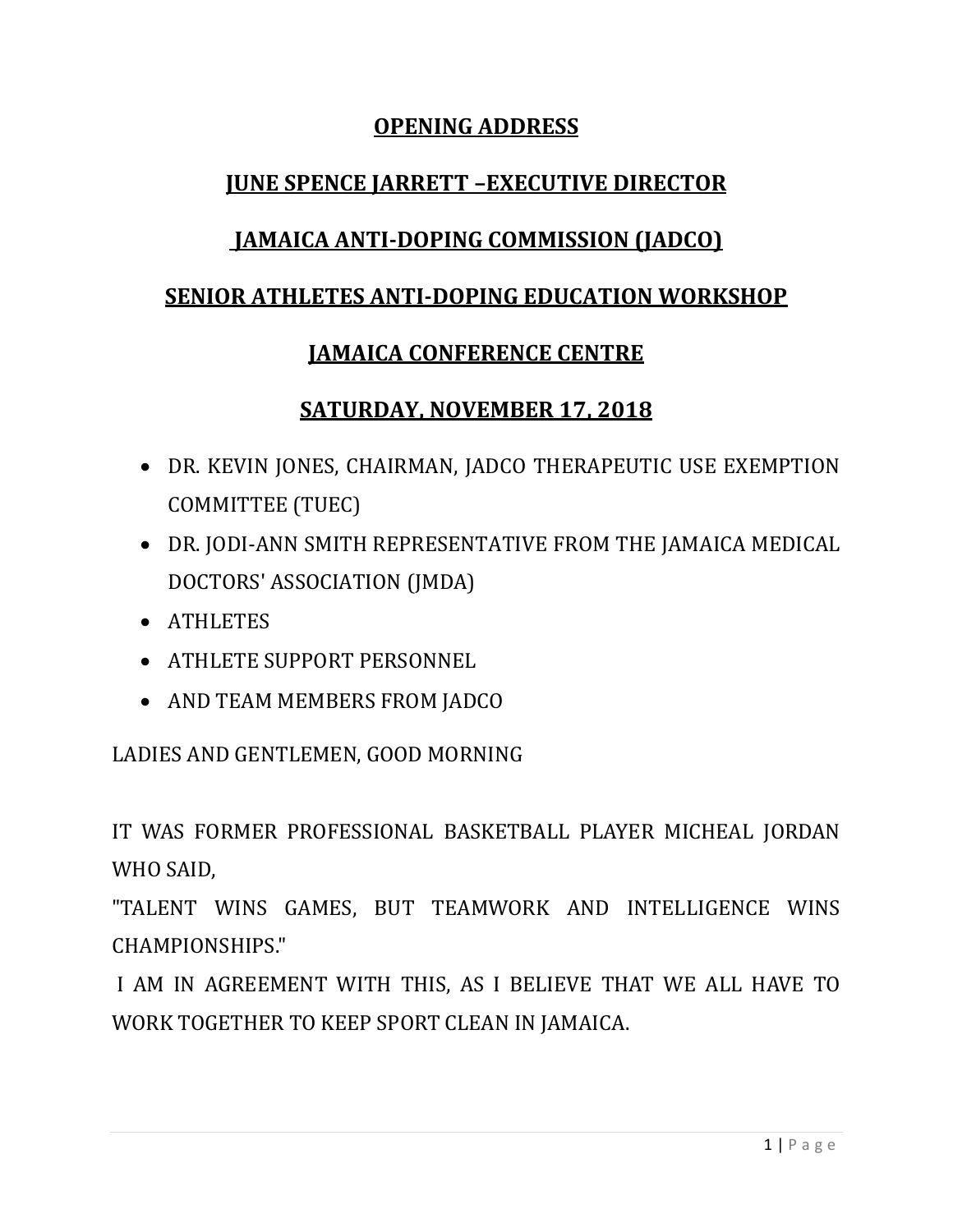WELCOME TO THE FIFTH ANNUAL SENIOR ATHLETES ANTI-DOPING EDUCATION WORKSHOP WHICH IS BEING HOSTED UNDER THE THEME, "*KEEPING SPORT CLEAN, FORGING BETTER PARTNERSHIPS".* I AM DELIGHTED THAT YOU DECIDED TO SHARE YOUR SATURDAY WITH THE JAMAICA ANTI-DOPING COMMISSION (JADCO). THIS IS A DEMONSTRATION OF YOUR COMMITMENT TO THE FIGHT AGAINST DOPING IN SPORT. I HOPE YOU WILL BENEFIT SIGNIFICANTLY FROM THE INFORMATION WHICH WILL BE SHARED HERE TODAY.

OVER THE YEARS JADCO HAS DEVELOPED AN APPRECIATION FOR THE IMPORTANCE OF NOT ONLY FORGING PARTNERSHIPS, BUT ALSO MAINTAINING A GOOD RELATIONSHIP WITH OUR KEY STAKEHOLDERS. ATHLETES AND ATHLETE SUPPORT PERSONNEL WE ARE WELL AWARE OF THE FACT THAT THE COMMISSION IS HERE TO SERVE YOU. SO TODAY WE ARE HERE TO ENGAGE IN DIALOGUE WITH YOU AS WE STRIVE TO IMPROVE YOUR EXPERIENCE WITH THE COMMISSION.

IN RECENT MONTHS, THE COMMISSION HAS ADOPTED A NEW APPROACH TO IMPROVE YOUR EXPERIENCE. WE HAVE BEEN MAKING SEVERAL COURTESY CALLS TO FEDERATIONS AND ASSOCIATIONS. THE COMMISSION KNOWS THAT KEEPING SPORT CLEAN REQUIRES COLLABORATION, SO WE ARE NOT ONLY MAINTAINING PARTNERSHIPS THAT ALREADY EXIST BUT WE AIM TO IMPROVE THEM. AS OUR MANDATE EVOLVES, WE TOO MUST MAKE THE NECESSARY CHANGES.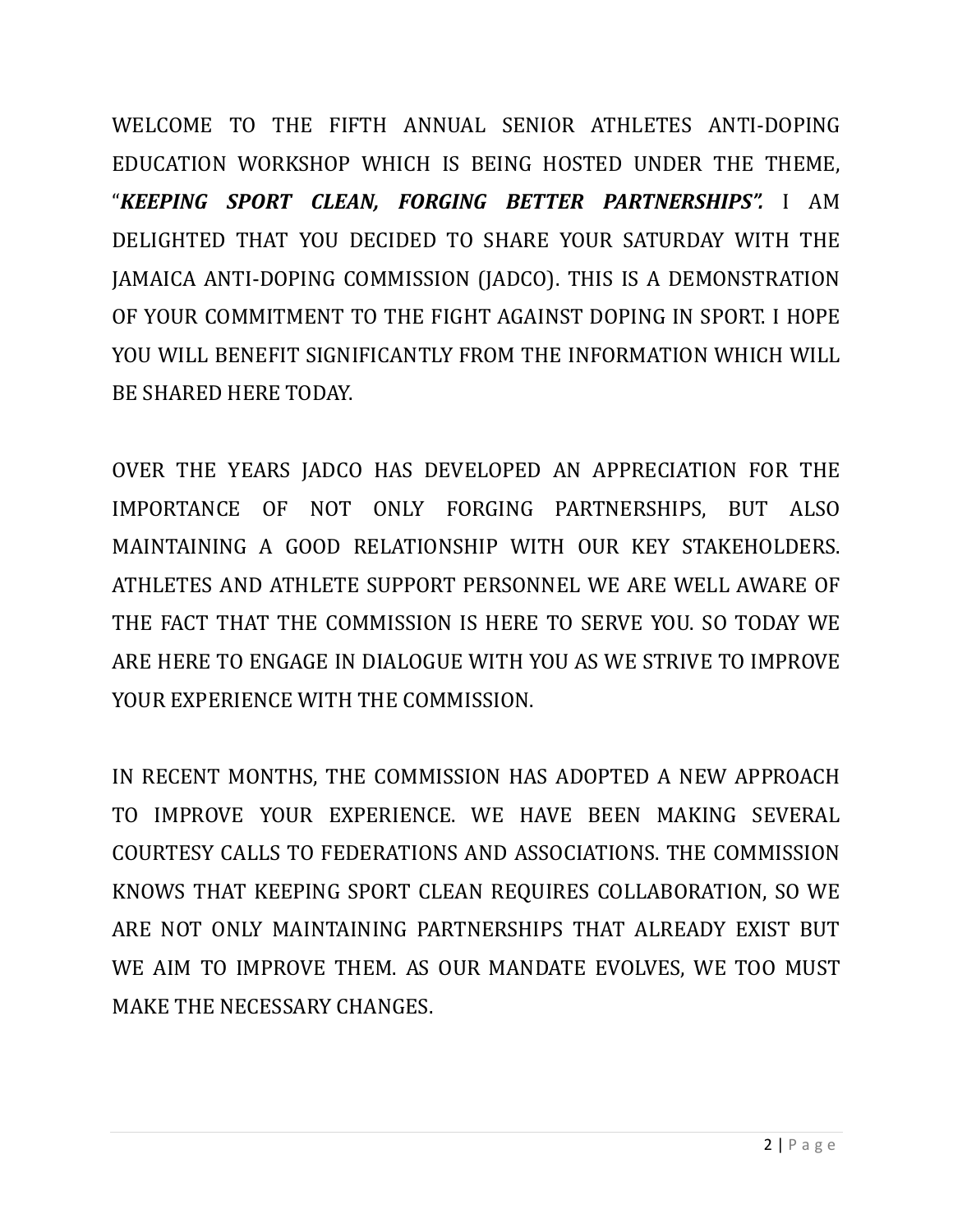AS MANY OF YOU ALREADY KNOW, JADCO IS CELEBRATING ITS 10TH ANNIVERSARY DURING 2018 WITH SEVERAL COMMEMORATIVE ACTIVITIES.

JADCO'S JOURNEY BEGAN ON JULY 25, 2008 WHEN THE COMMISSION WAS FORMALLY ESTABLISHED TO EXECUTE THE NATIONAL ANTI-DOPING PROGRAMME, IN ACCORDANCE WITH THE STANDARDS STIPULATED BY THE INTERNATIONAL GOVERNING BODY, THE WORLD ANTI-DOPING AGENCY (WADA). JADCO'S MISSION IS TO FOSTER A DOPE FREE ENVIRONMENT IN JAMAICA THAT PROMOTES THE ETHICS AND SPIRIT OF SPORT THROUGH EDUCATION, TESTING, ADVOCACY AND COORDINATION OF AN EFFECTIVE ANTI-DOPING PROGRAMME IN JAMAICA. JADCO IS RESPONSIBLE FOR ENSURING THAT ALL ATHLETES COMPLY WITH THE WORLD ANTI-DOPING CODE, THE DOCUMENT THAT HARMONISES REGULATIONS REGARDING ANTI-DOPING ACROSS ALL SPORT AND ALL COUNTRIES OF THE WORLD. WE PLAY AN INTEGRAL ROLE IN TESTING AND EDUCATING JAMAICAN ATHLETES.

THE COMMEMORATIVE ACTIVITIES FOR OUR 10TH ANNIVERSARY BEGAN ON SUNDAY, JULY 22, 2018 WITH A CHURCH SERVICE AT THE SAINT ANDREW'S SCOTS KIRK UNITED CHURCH. THIS WAS FOLLOWED BY OUR DECENNIAL GALA WHICH WAS HELD AT THE TERRA NOVA ALL-SUITE HOTEL IN KINGSTON ON THE DAY OF OUR ANNIVERSARY, JULY 25, 2018.

DURING THE MONTH OF OCTOBER WE HOSTED OUR 2018 SERIES OF JUNIOR ATHLETES ANTI-DOPING EDUCATION WORKSHOPS, IN FOUR REGIONS ACROSS THE ISLAND. THESE INCLUDED KINGSTON, MANCHESTER, ST. JAMES AND ST. ANN. WE ALSO LAUNCHED THE 2018-2019 JADCO JINGLE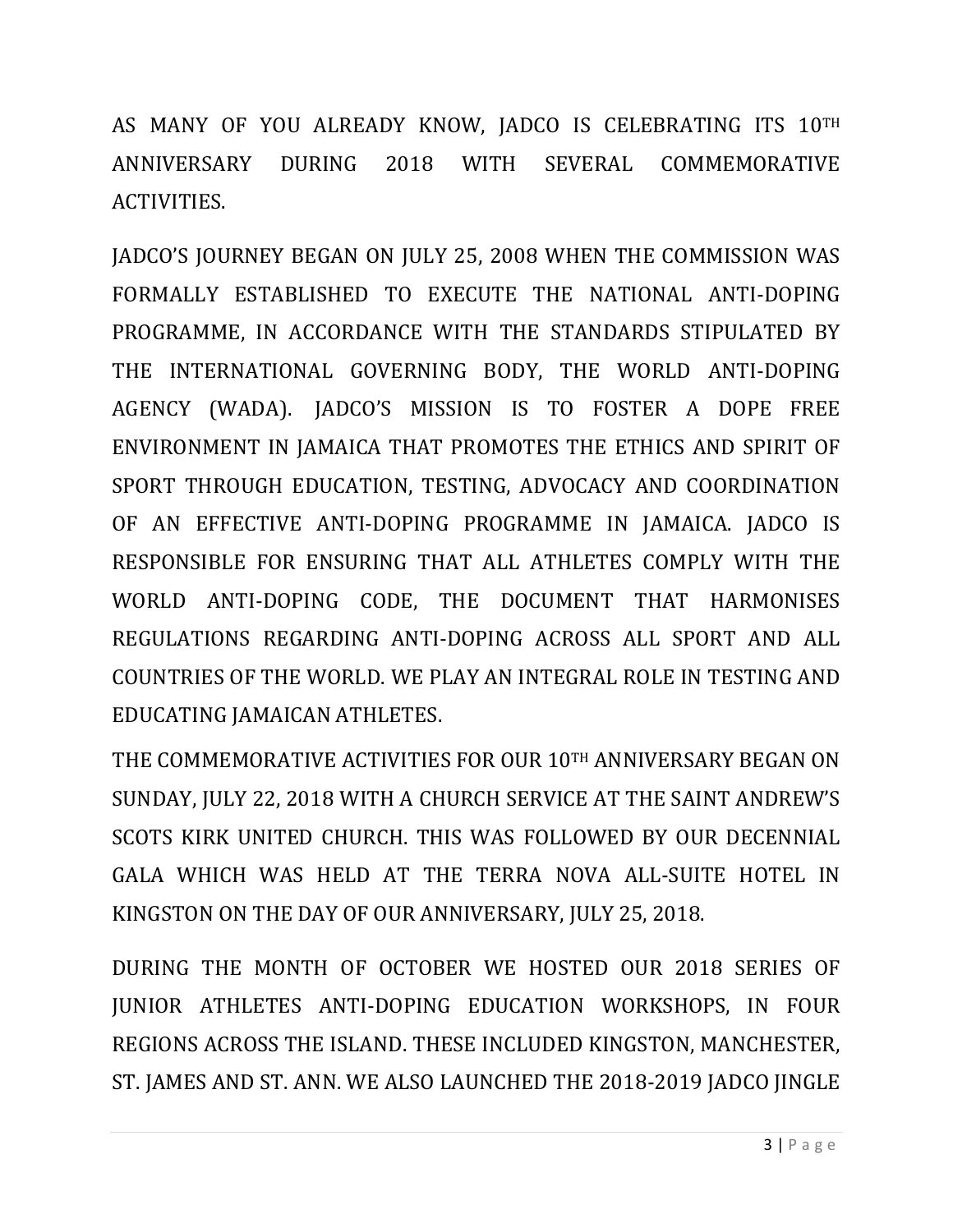COMPETITION AT THE FIRST IN THE SERIES OF WORKSHOPS WHICH WAS HELD AT THE JAMAICA CONFERENCE CENTRE IN KINGSTON ON WEDNESDAY, OCTOBER 3, 2018 AND TODAY WE ARE HERE WITH YOU AT THE SENIOR ATHLETES ANTI-DOPING EDUCATION WORKSHOP, WHICH ALSO FORMS A PART OF OUR COMMEMORATIVE ACTIVITIES.

WE AT JADCO ARE PROUD OF OUR ACCOMPLISHMENTS OVER THE PAST DECADE, MOST NOTABLE OF WHICH IS THE IMPROVEMENT OF OUR TESTING PROGRAMME.

- JADCO CONTINUES TO PROTECT THE INTEGRITY OF SPORT WITH THE TESTING OF ATHLETES AND THIS IS BEING DONE ACCORDING TO THE INTERNATIONAL STANDARDS OF THE WORLD ANTI-DOPING CODE.
- DURING JUNE 2015, WE INSTITUTED BLOOD SAMPLE COLLECTION AS PART OF OUR DOPING CONTROL PROCESS. THIS HAS ENABLED THE COMMISSION TO DETECT A WIDER RANGE OF PROHIBITED SUBSTANCES AND METHODS.
- OUR EDUCATION PROGRAMME WHICH IS CURRENTLY BEING REBRANDED HAS CONTINUED TO IMPROVE SIGNIFICANTLY. THE COMMISSION EDUCATES ATHLETES AND THEIR SUPPORT PERSONNEL WITH INFORMATION ON ANTI-DOPING AND SINCE 2014 WE HAVE BEEN HOSTING THE JUNIOR ATHLETES ANTI-DOPING EDUCATION WORKSHOPS AND THE SENIOR ATHLETES ANTI-DOPING EDUCATION WORKSHOPS ANNUALLY. WE HAVE ALSO INCORPORATED VALUES-BASED EDUCATION IN OUR PROGRAMMES.